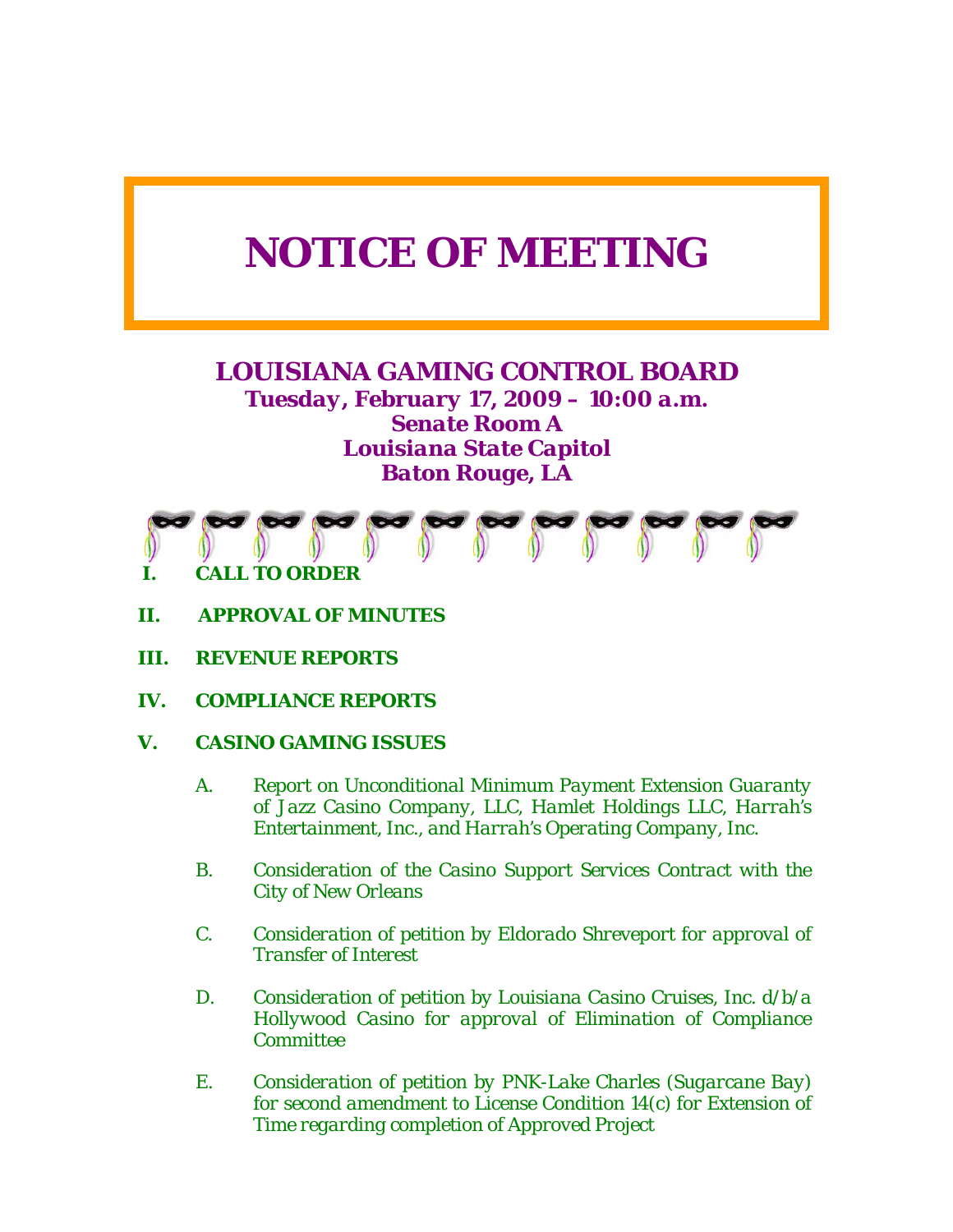*F. Consideration of petition by PNK (Baton Rouge) for amendment to License Condition 15(b) for Extension of Time regarding submission of Contracts of Approved Project* 

## *VI. VIDEO GAMING ISSUES*

- *A. Consideration of the following truckstop application:* 
	- *1. In Re: Port Au Prince, LLC d/b/a Gold Rush Casino No. 4900515526 (new application)*
- *B. Jacobs Investments, Inc. (transfers of interest)* 
	- *1. Bayou Vista Truck Plaza & Casino, LLC d/b/a Bayou Vista Truck Plaza & Casino – No. 5100511651*
	- *2. Houma Truck Plaza & Casino, LLC d/b/a Pelican Palace Casino – No. 5501511337*
	- *3. Lucky Magnolia Truck Stop & Casino, LLC d/b/a Lucky Magnolia Casino – No. 4600511567*
	- *4. Raceland Truck Plaza & Casino, LLC d/b/a Raceland Casino – No. 2900512137*
	- *5. Jalou Eunice, LLC d/b/a Cash Magic Eunice No. 4900514311*
	- *6. Jalou Breaux Bridge, LLC d/b/a Cash Magic Breaux Bridge – No. 5000514139*
	- *7. Jalou of Jefferson, LLC d/b/a Cash Magic Westbank Casino – No. 2600514473*
	- *8. Jalou of St. Martin, LLC d/b/a Vegas Style Casino No. 5000513263*
	- *9. Jalou Magic, LLC d/b/a Cash Magic Casino No. 1000513267*
	- *10. Jalou Diamond, LLC d/b/a Vegas Style Casino North No. 5000513043*
	- *11. Jalou Silver Dollar, LLC d/b/a Silver Dollar Truck Stop & Casino – No. 0904515201*
	- *12. Jalou of Larose, LLC d/b/a Larose Truck Stop & Casino No. 2900514756*
	- *13. Jalou of Vinton, LLC d/b/a Texas Pelican Truck Stop & Casino – No. 1000514911*
	- *14. Jalou of St. Helena, LLC d/b/a St. Helena Express & Casino – No. 4600514932*
	- *15. Fuel Stop 36, LLC d/b/a Fuel Stop 36 No. 1000501777*
	- *16. Jace, LLC d/b/a Colonel's Truck Plaza & Casino No. 5500511812*
	- *17. Winner's Choice Casino, LLC d/b/a Winner's Choice Casino – No. 1002503597*